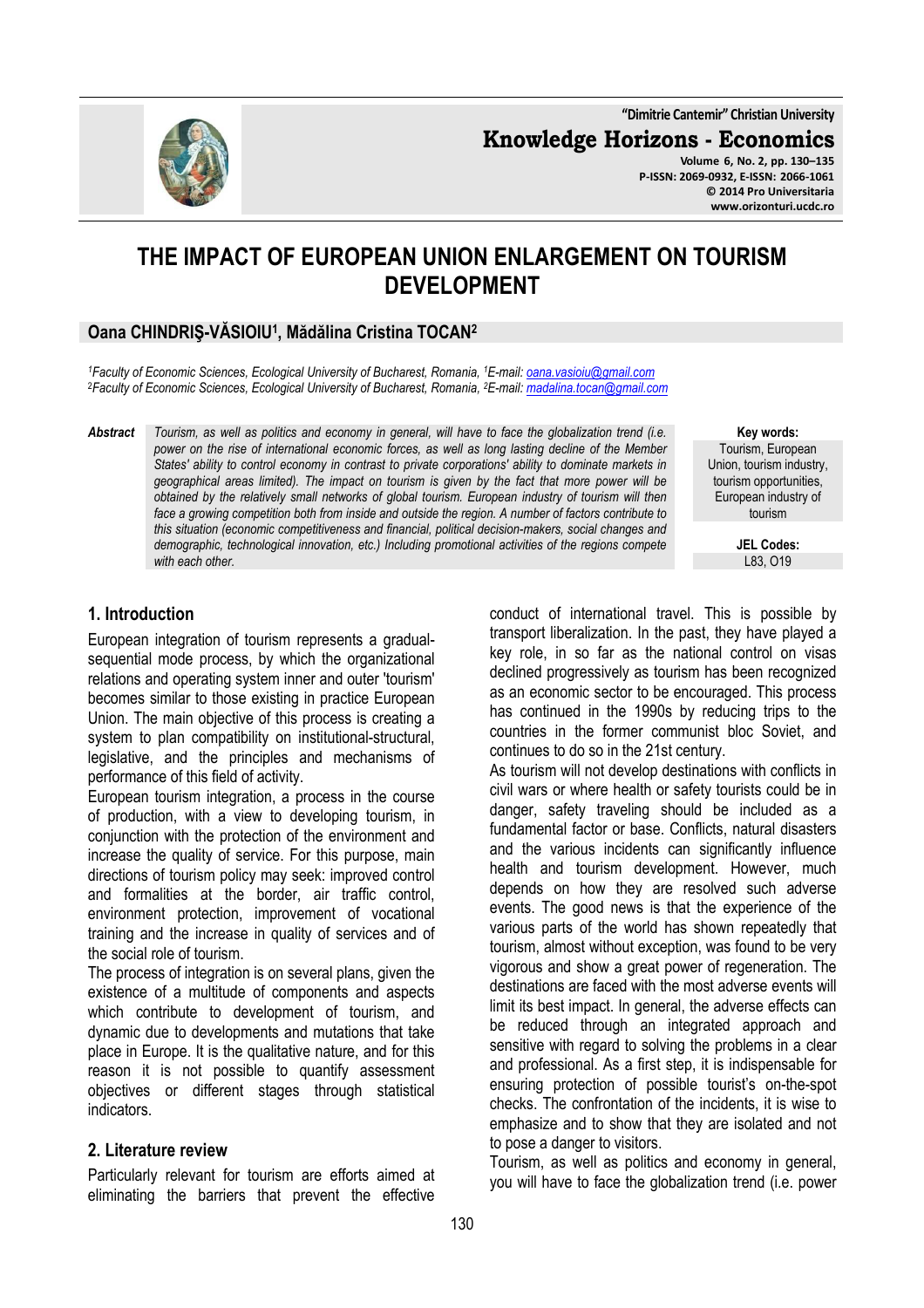on the rise of international economic forces, As well as long lasting decline of the Member States' ability to control economy in contrast to private corporations' ability to dominate markets in geographical areas limited). The impact on tourism is given by the fact that more power will be obtained by the relatively small networks of global tourism. They will be globalizing not only through horizontal and vertical integration, but also by integration diagonally, through economies of scale and by huge investment in electronic data bases and for marketing. (Nistoreanu, P., 2005)

# **3. Methodology of research**

Tourism is influenced by a wide range of factors. Some of them will continue to have an influence decade after decade; others have effect only for a period to be determined. The main factors of influence with effect on the development tourism activity in the period up to 2020 have been identified as: leconomy, globalization, natural and social environment, living and working environment, marketing.

On the other side of globalization is location. In particular to developing countries, it is very likely intensify conflict between identity and contemporaneity. Several groups, as defined by ethnic minority, religion and the social structure, they will be required to be recognized and treated as being important, and having their special rights.

In this debate, tourism taking center stage, with two consequences for it. In the first place, the examination "increased - the size and shape of developing tourism and marketing in those undertakings. But on the other hand there is the possibility of huge opportunities for tourist development related experiences cultural resources and natural of these segments of the company.

# **4. Influence Factors in the Tourism Development**

In the next few years it is possible concerns an increase in human environment for socio-cultural and natural environment for the problems. Up at the United Nations Summit in Rio in 1992, environmental issues have disappeared from the care little people, but have reappeared once the beginning of the new millennium. This concern will increase even further by the fact that the average reported more and more major problems such as: threats of tropical forests, pollution, global warming, and discoloration of the coral problems that the decrease of reserves of water, conditions resulting in stressful parts of life for a significant proportions of the population this planet. This proportion will increase to one-quarter to two-thirds up in 2025, by transferring population due to execution of projects, be they dams, or tourist activities. The appreciations media channels

will probably lead to a thorough research from the audience with respect to the choice of the destination of the holidays. For a new development of tourism requirement for it to be durable will be more than decisive.

An increase in urban congestion that occurs and what will continue to take place, both in the industrialized countries as well as in the developing countries, lead to the need for more and more to produce a tourism 'discreet' to escape.

Changing practices of work (i.e. less employment on a full-time basis, several contracts of employment) results in the holidays more but shorter and less contrast between working time and the holiday (expressed in an increase of holidays in which work is combined with rest).

Increasing pressure of time and increased level of stress lead to more importance given to means of 'escape' through holidays - especially those over long distances, in exotic destinations. The two trends above are not contradictory, but reflect different reactions to the same phenomenon.

Industrialized world is in transition of the economy based on services at the based on experience, in view of the fact that in such countries has been already reached the tip services economy. The focus starts to put on the supply of unique experiences that attract the consumer. For tourism, a very clear implication of this is the need for development and marketing differentiating products by means of both tourist destinations as well as by the operator of tourism. (Nistoreanu, P., 2005)

The biggest challenge of marketing will be to cope with a lot on efficiency - on the rise and diversification - by wishes, interests and tastes, on the one hand, and at tourist products offered in response, on the other hand. Use electronic technology will allow for a more precise identification and may prompt segments and recesses of the market and to communicate more effectively. This encourages micro marketing, for both tourist destinations, as well as for the service providers.

Most of the influence factors mentioned above shall exercise their influence in combination and will produce a polarization of tourist's tastes and demand. The result would be an evolution, on the one hand, by tourism 'earth', the large-scale flow, including a large volume of tourists to destinations developed extensive, and on the other hand by tourism 'individualized', at a smaller scale, tourism new or alternately. It is possible that both thrive in the next 25 years.

# **5. Tourism in European Institutions**

Institutions of the European Union and many countries EU states have recognized major role of tourism within their economies. Within the framework of the European Union shall be deemed to have 5 percent of the GDP is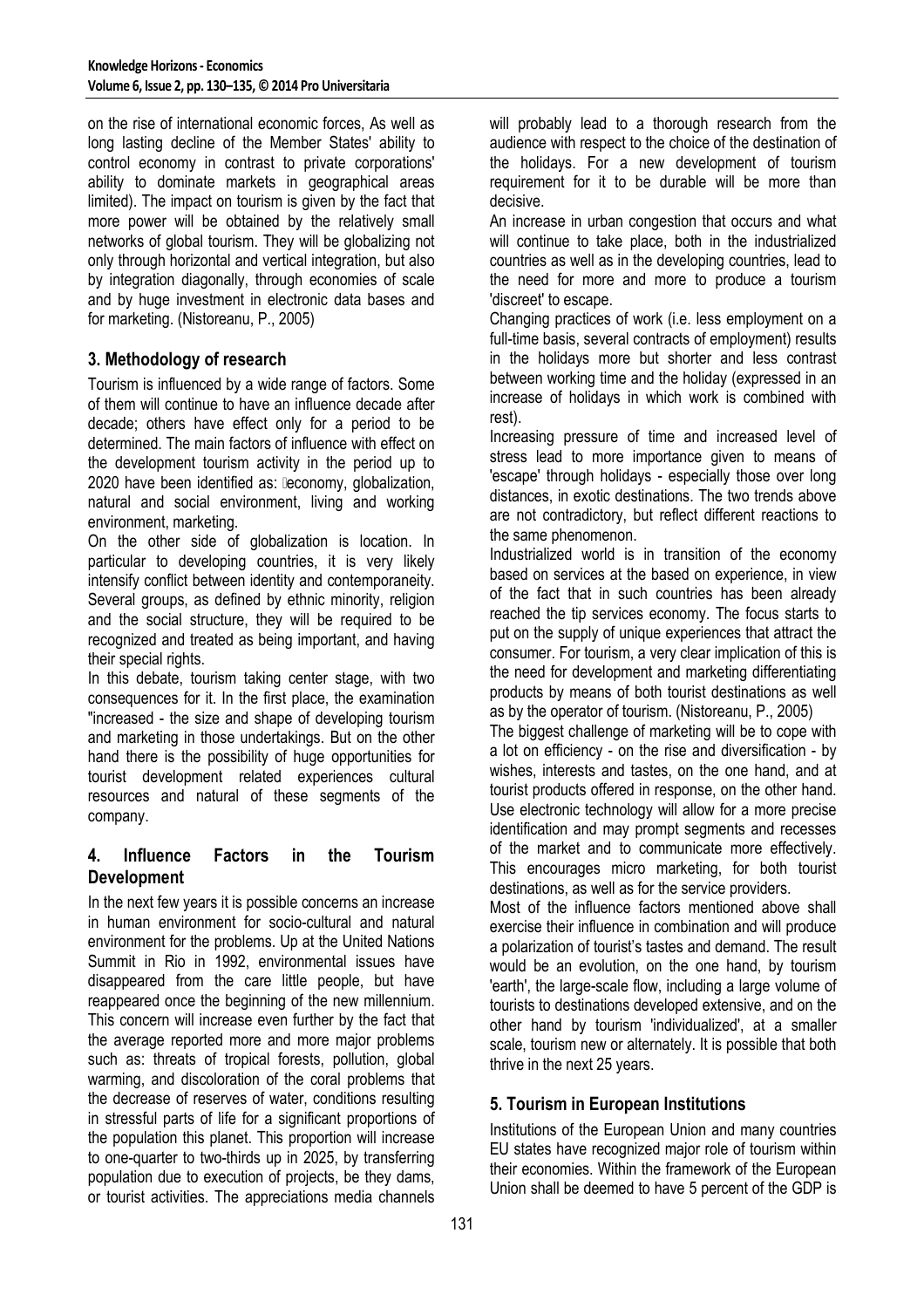due to tourism and tourism that generates eight million jobs. This is why it is considered, without doubt, an industry important, whose role will increase in the future. In fact, tourism is one of industries which will increase as global economic growth.

Though it is considered by many as being an area of vital importance for the European Union, tourism does not have at European level recognition they deserve. It is well known that there is no legal basis in the treaties EU for a common policy in the field of tourism concentrating on pylon "tourism - that branch of activity".

After long efforts in 1992, tourism has actually been referred to, for the first time in the Maastricht Treaty which provided for the first time measures in the field of tourism (article 3T) in the list of activities which are likely to benefit from Community support However, this Treaty shall not grant a particular importance for a Community tourism policy, nor is there a specific legal basis for Community action in the tourism sector. Also, in the new draft Constitution of the European Union (which has been rejected by France and the Netherlands in this year) tourism was not included.

At the European Commission level there is a specialized body for tourism - travel direction of the Directorate for services, Trade and Tourism, e-business and IDA in the Directorate General for Enterprise. Travel direction (Has Kingdom) shall work in close cooperation with the Advisory Committee for tourism which has representations in Member States, as well as other European institutions: the European Parliament, the Council of Ministers, the Economic and Social Committee and the Committee of the Regions. As outlined and this policy based on consultancy and partnership, Travel Direction maintains a close link with the representative organizations of tourism industry as well as with other groups of interest, in particular when dealing with specific questions. As a matter of fact mission travel direction is - to ensure that the interests' tourism sector is taken into account: improve knowledge of tourism and the dissemination of information and stimulate cross-border cooperation.

Starting from the year 2002 shall be organized a forum annually on European tourism which will ensure cooperation public and private sector in the Community. Last year it was organized in Hungary, and this year in Malta.

However Community policies in other fields have a direct impact on tourism in the EU and may affect elements, such as the price of the products through tourist measures in transport, the environment, consumer protection, vocational training, Information society and last but not least in the field competition and the internal market.

Need of the existence of mechanisms to include tourism interests in Community policies have reflected in the Commission's communication of 2001 "to work together for the future European tourism" which have already been taken into account four key issues:

- the information:
- − vocational training;
- quality and sustainable development;
- new technologies.

The EU Commission stressed the importance of exchanging information and experience between the parties concerned, in order to prepare for implementation of actions recommended in the notice. Some of the activities mentioned in key communication are:

− promotion of dialog between tourism industry operators and other interested parties, organizing a forum annually of tourism and extending to Advisory Committee for tourism;

supporting network services and support factors, for example, by "centers of competence" (observations, Centers for study and research) at national, regional and local level;

− ensure the effective functioning of financial instruments and non-financial tourism industry in 2000 in cooperation with the national and regional authorities and with the operators;

promoting sustainable development through the development and implementation of the principles Agenda 21;

− definition and dissemination methods and tools for assessment - quality indicators and benchmarking) needed to monitor the quality tourist destinations and services.

It has to be said that all of them have a character in theory failing to say and the way in which it will ensure virtually increasing the competitiveness European tourism. This is all the more necessary as the situation in the world marked by terrorist attacks that have taken place and in Europe can lead to a fall in consumer confidence in particular in air transport. It also increases vulnerability not only of the big tour operators but also of the small and middle-sized companies in the tourism sector which dominates European industry of tourism. In these circumstances there is a need for policy to focus on creating and strengthening mechanisms which European tourism to meet all these threats. Proactive policy should also promote, in order that the EU enlargement was to keep the market share of Europe in the global market of tourism.

Tourism is an area of peak of regional development and in the years to come it is expected that tourism to actively contribute to the diversification economy and to increase the employment opportunities in Europe. As regards regional development to stimulate economic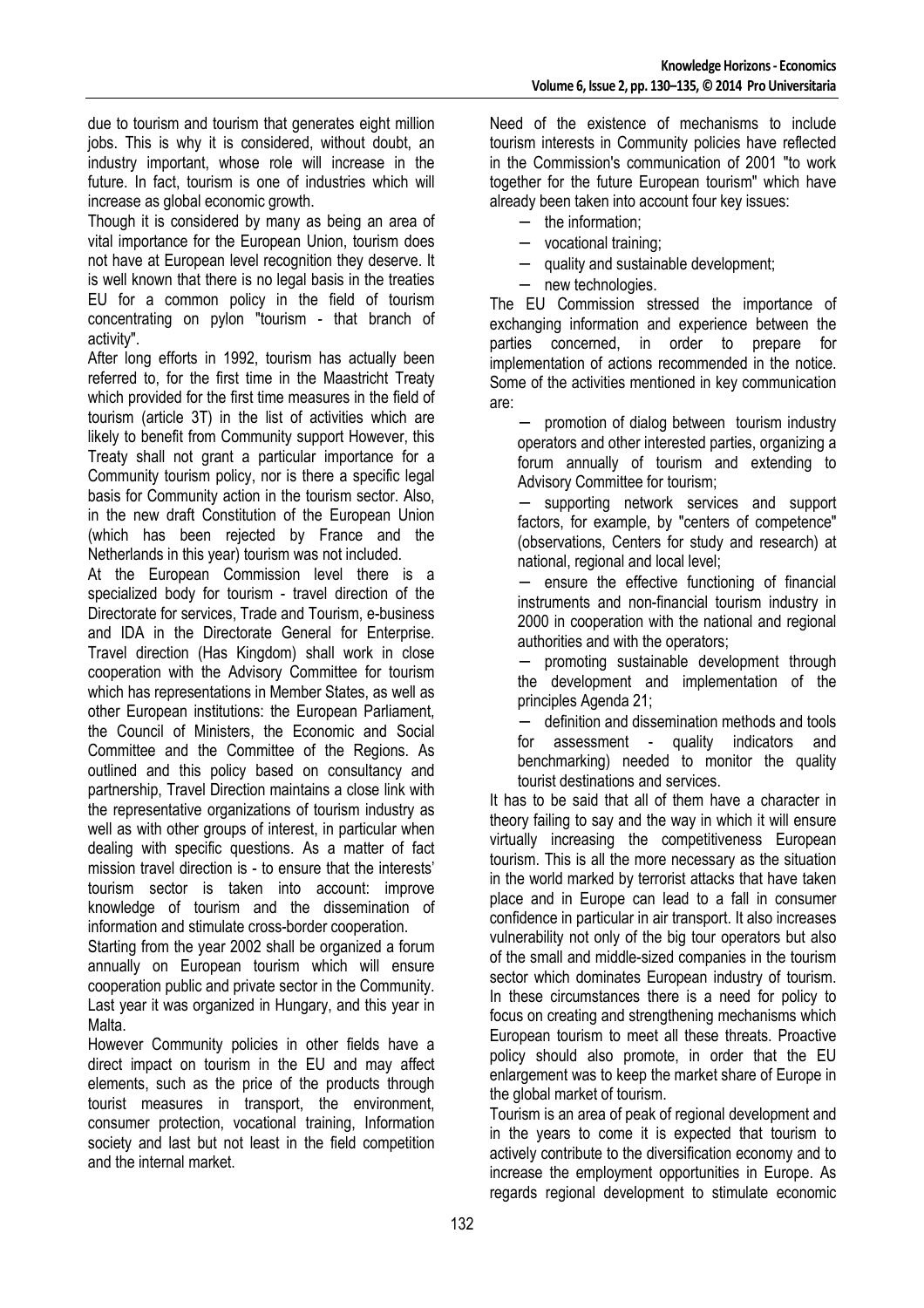development of the less-developed regions, the EU will support activities that generate multiple effects. Tourism is recognized as a sector with the potential to generate both economic development and create jobs; therefore the sector benefits from a substantial support from the structural funds.

Among the priorities in tourism policy of the European Union shall be stated and the regional problems, for the purposes of promoting regional tourism as a factor to stimulate the development less-favored areas but which have tourism vocation. Related Activities tourism industry may often generate an economic growth in the countries and regions with or without limited resources, to develop other sectors but, which however may be able to offer incentives to attract tourists; region may be aided in remove economic imbalance. (Barroso, J. M., 2005)

Regions and local authorities play a key role in formulating policies, organization, and development of tourism. It is clear the federal states (Germany, Belgium) but also the others countries (France, Spain, and Italy). Tourism Development provides opportunities attractive to a large number of bidders of goods and services in particular in rural areas. Also, development of tourism helps develop economic infrastructure necessary for the development of an area and can create a distinctive image, an identity of the region of benefit to all economic activities.

Cooperation and the construction of certain regions more powerful are other matters which are granted a great importance. It is reference assumes that the support granted by cooperation and construction of certain regions more powerful tourist units reduce disadvantages small and without strong financial resources. Cooperation is seen as a contribution to a more productivity. In this context product development are becoming more important.

# **6. Challenges and Opportunities for Tourism Development**

Tourism industry today faces many challenges: liberalism, the internal market, the euro, demographic changes, high mobility facilitated by the development of the transport sector including better transport infrastructure and a relatively less expensive.

Cooperation at European Union level is irrelevant, as long as brings additional value. They have been identifying three areas in which action of the European Union can bring added value Member States. They are:

 Improving statistical databases common - to provide accurate information with regard to tourism industry, it is a precondition for comparative analyzes, For the exchange of ideas and experience and shall be addressed in particular strategic challenges of tourism sector in;

**Focusing on comparative analyzes to be** familiar with detailed tourist activities in the Member States and in this way quality development definitions and indicators, By formulating a vision of sustainable tourism;

**Travel policy integration within other policies** with which it is related. Tourism is a sector of transverse nature affected by numerous European Union policies and numerous common efforts should be often concentrated on the problems of a horizontal nature. Economic growth in the coming years should come by implementing structural reforms and by improving the conditions general framework for both citizens and businesses in the European Union.

Last point in this list is currently in the center discussions that take place at the European Union level. Issue is whether tourism should have a horizontal policy or if its own tourism should be re-established in the Treaty on European Union as one of the field's medium, which will play a complementary role in the European Union to the Member States.

Cooperation between member countries of the European Union, both current and future, is and remains the key to success. It is important for Member States to work in accordance with the methods opened for cooperation taking into account the principle of subsidiary while encouraging active participation of the business sector and other social and economic actors.

It shall also identify another example of cooperation at European level, it is represented by care for protection against the effects of fatal commercial often leading to the bankruptcy of tour operators, these small companies, which make up for the most part on tourism sector in. Even if there are national plans for the protection of consumers, employees and their suppliers, danger still exists and must be implemented a mechanism at European level to meet special conditions, such as differences in time zone, the distances and the various practices in the business.

# **7. Tourism Benefits and Tourism Risks**

European Union Member States the possibility to develop its sovereignty, democracy, justice, independence, as well as the ability to protect these values. European tourism, businesses and tourist destinations, is confronted with numerous major challenges that can bring both benefits and risks, depending on each country acceding to the European Union.

The membership of the European Union brings big benefits. Ensure the free movement of persons by Schengen Agreement has led to the removal of the border crossing for the citizens of the European Union. (Cristureanu, C., 2001)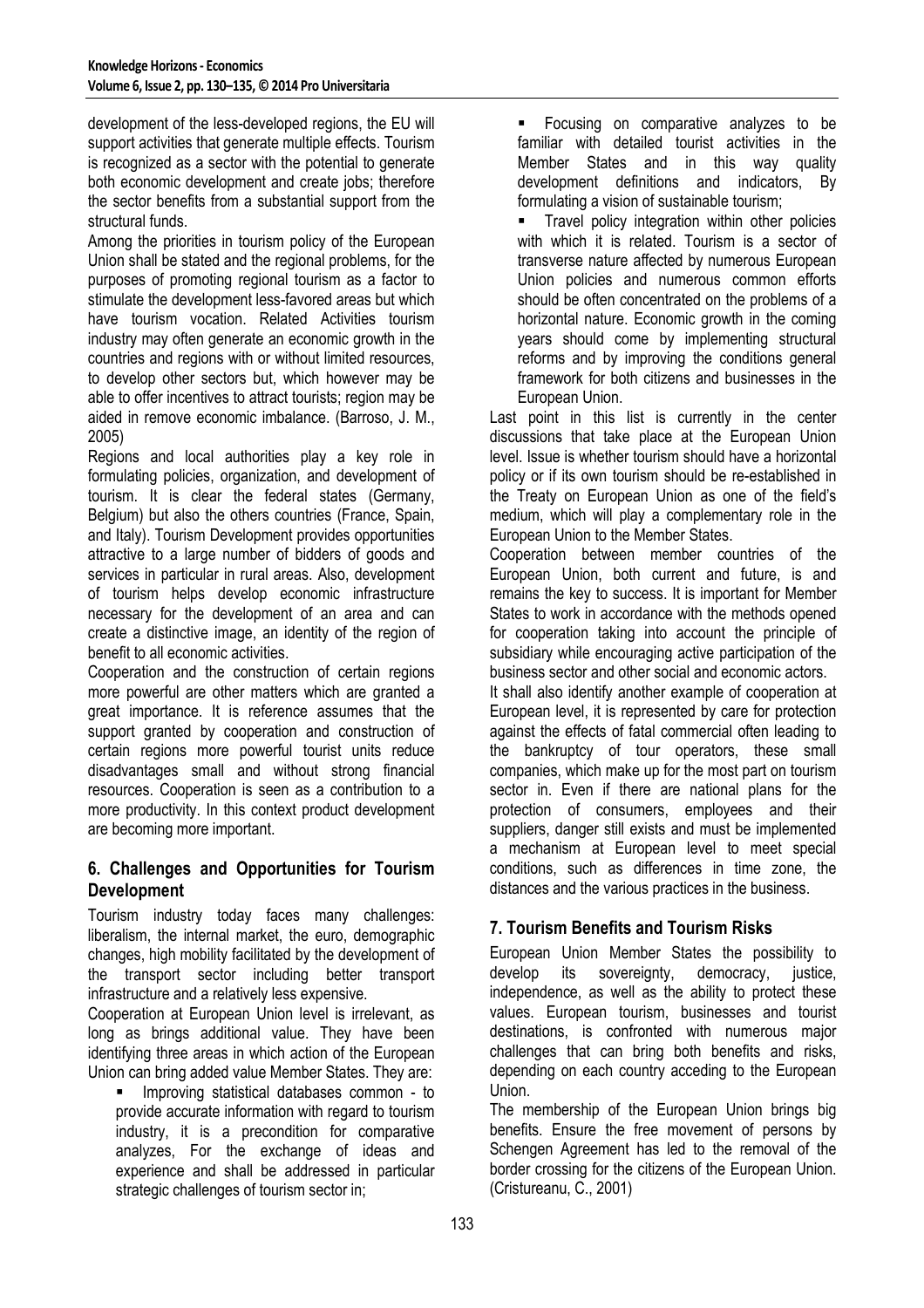The borders there are at present between the countries acceding to the EU, between these and the Member States of the EU will disappear in the future, but will be maintained borders between countries acceding and other states.

Among the advantages of free movement of persons we have: the right to travel to other EU Member States, the right to live and work there, as well as the right to become a member of Schengen. We will increase the number of countries for which the visa of entry is not required. All these factors will support tourism development in Europe. While Schengen Agreement refers to the abolition of checks at the frontiers between member countries, compensated by an exchange of information and to reinforce EU external border, the new Member States would become full of Schengen after as they meet standards for secure borders. (Barroso, J. M., 2005)

Of course, the free circulation acts and risks such as: illegal immigration - human traffic in the EU through new Member States as well as of the old Member States to the new ones. Illegal immigration involves both trafficking in human beings, as well as drug trafficking, "visas abuse" (period to be exceeded, work without a permit). The new entrants have accepted imposing a more strictly on EU external borders. This can be done with significant investments.

Although there are currently restrictions on the free circulation of labor force for the new entrants in the Union in the future there will be some advantages. Such specialists in tourism sector in will be given an opportunity to work in other Member countries of the EU, to learn new knowledge and skills, and to acquire the best experience abroad. Waiting for an increase in the migration, in particular to the places of work better paid.

There is some residual risk that employment qualified and well prepared to leave new Member States. Tourist businesses can develop and maintain a sustainable work force only with the help of employment, and in proper working conditions; attracting, retention and the development of a skilled in this sector. (Nistoreanu, P., 2005)

Tourist businesses will have the ability to provide tourist services throughout Europe, in this way allowing them to enter the new markets. Enlargement of the European Union and the economic conditions improved will have the effect of increasing tourist demand in the new Member States. Also, in most other countries quality tourist services is by far better. Therefore, the only way to get the most benefit from tourism activity and overcome threats arising from competition made by cheaper destinations is to provide quality tourism.

As there is a reduction in prices of tourist products, tourism will become available to wider circles of the society including social groups. Prices tourist services can be significant for the different types of tourist consumption. The difference between prices by increasing competition (reduced costs to airlines) on the market may affect tourism restructuring policy in the transport sector in the new Member States. Also, the lack of means of transport or the costs will put stress on their high demand, and will cause a lower interest with respect to investments and modernization in tourism sector.

Tourism competition will increase. Small and mediumsized enterprises which predominate in tourism sector in will be faced with a series of problems (competitive prices, supply, quality and safety), due to the process of enlargement of the European Union, a process which involves an improvement in the competitive environment. For more and more, it shall be considered to be crucial implementation of a quality management and specific systems of quality in tourist destinations, as well as a lasting quality. For this reason, additional investments are necessary in this area.

For visitors from the countries which are not members of the EU, the single currency will increase transparency in the system of prices, thereby making in Europe a destination and more attractive. Introducing the European currency (euro) will increase the process of integration of the currency in the economies new Member States, will allow old member to complete implementation of the currency throughout the European Union, will reduce the risk rates for investments, and on long term will offer lower rates of interest. (Cristureanu, C., 2001)

It is possible that depression price levels and the increase in the prices to reduce attractiveness certain tourist destinations. There is, however, an adequate program for the implementation of single currency in all the space of the EU. (Barroso, J. M., 2005)

Although it was to have been in the service economic and social cohesion policy of the European Union, Structural Funds also provides possibilities to finance the projects in the tourism sector. Tourism Development can be found on a list of European Regional Development Fund, territorial cohesion as a priority, so that it can be offered a significant financial support. In the case of regions least developed or facing structural difficulties, Structural Funds play an important role in funding projects aimed at developing tourism.

However there is also a reverse issue reflected by the lack of cash Member or local governments for cofinancing, as well as insufficient knowledge to carry out the projects of development.